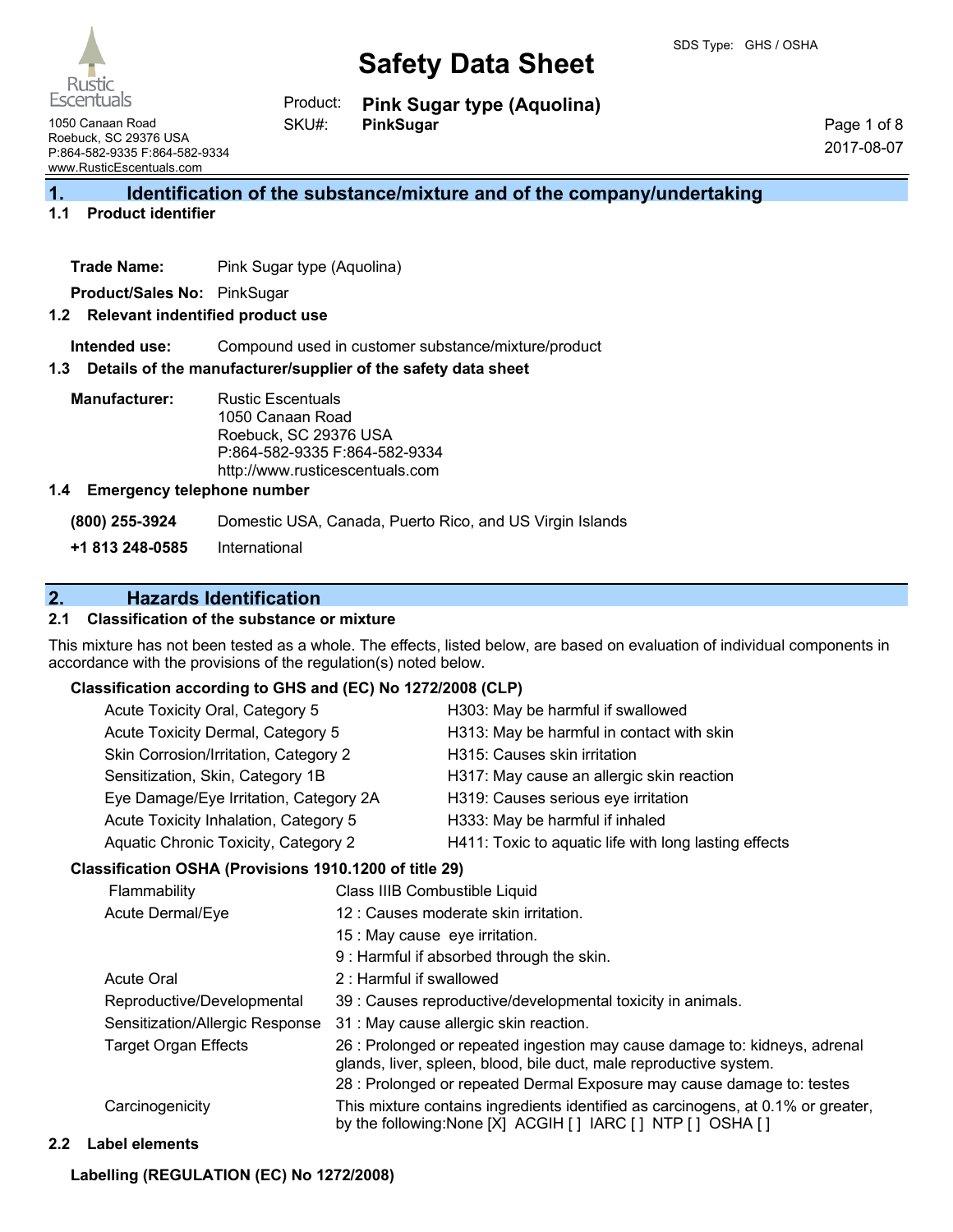

1050 Canaan Road **PinkSugar PinkSugar** Roebuck, SC 29376 USA P:864-582-9335 F:864-582-9334 www.RusticEscentuals.com

#### **Hazard pictograms**



#### **Signal Word: Warning**

#### **Hazard statments**

| H303 | May be harmful if swallowed                     |
|------|-------------------------------------------------|
| H313 | May be harmful in contact with skin             |
| H315 | Causes skin irritation                          |
| H317 | May cause an allergic skin reaction             |
| H319 | Causes serious eye irritation                   |
| H333 | May be harmful if inhaled                       |
| H411 | Toxic to aquatic life with long lasting effects |

#### **Precautionary Statements**

#### **Prevention:**

| Avoid release to the environment                                      |
|-----------------------------------------------------------------------|
| Contaminated work clothing should not be allowed out of the workplace |
| Wash hands thoroughly after handling                                  |
|                                                                       |

| $P302 + P352$        | IF ON SKIN: Wash with soap and water                                                                                             |
|----------------------|----------------------------------------------------------------------------------------------------------------------------------|
| $P304 + P312$        | IF INHALED: Call a POISON CENTER or doctor/physician if you feel unwell                                                          |
| $P305 + P351 + P338$ | IF IN EYES: Rinse cautiously with water for several minutes Remove contact lenses if<br>present and easy to do. continue rinsing |
| P312                 | Call a POISON CENTER or doctor/physician if you feel unwell                                                                      |
| $P333 + P313$        | If skin irritation or a rash occurs: Get medical advice/attention                                                                |
| $P337 + P313$        | If eye irritation persists: Get medical advice/attention                                                                         |
| P362                 | Take off contaminated clothing and wash before reuse                                                                             |
| P363                 | Wash contaminated clothing before reuse                                                                                          |
| P391                 | <b>Collect Spillage</b>                                                                                                          |

### **2.3 Other Hazards**

**no data available**

# **3. Composition/Information on Ingredients**

# **3.1 Mixtures**

This product is a complex mixture of ingredients, which contains among others the following substance(s), presenting a health or environmental hazard within the meaning of the UN Globally Harmonized System of Classification and Labeling of Chemicals (GHS):

| CAS#<br>Ingredient               | EC#       | Conc.<br>Range | <b>GHS Classification</b>    | <b>OSHA Classification</b> |
|----------------------------------|-----------|----------------|------------------------------|----------------------------|
| 84-66-2<br>Diethyl phthalate     | 201-550-6 | $40 - 50 \%$   | H316; H402                   |                            |
| 101-86-0<br>Hexyl cinnamaldehyde | 202-983-3 | $10 - 20 \%$   | H303; H316; H317; H400; H411 | 11.15                      |

# **Safety Data Sheet**

**Pink Sugar type (Aquolina)** Product: SKU#:

Page 2 of 8 2017-08-07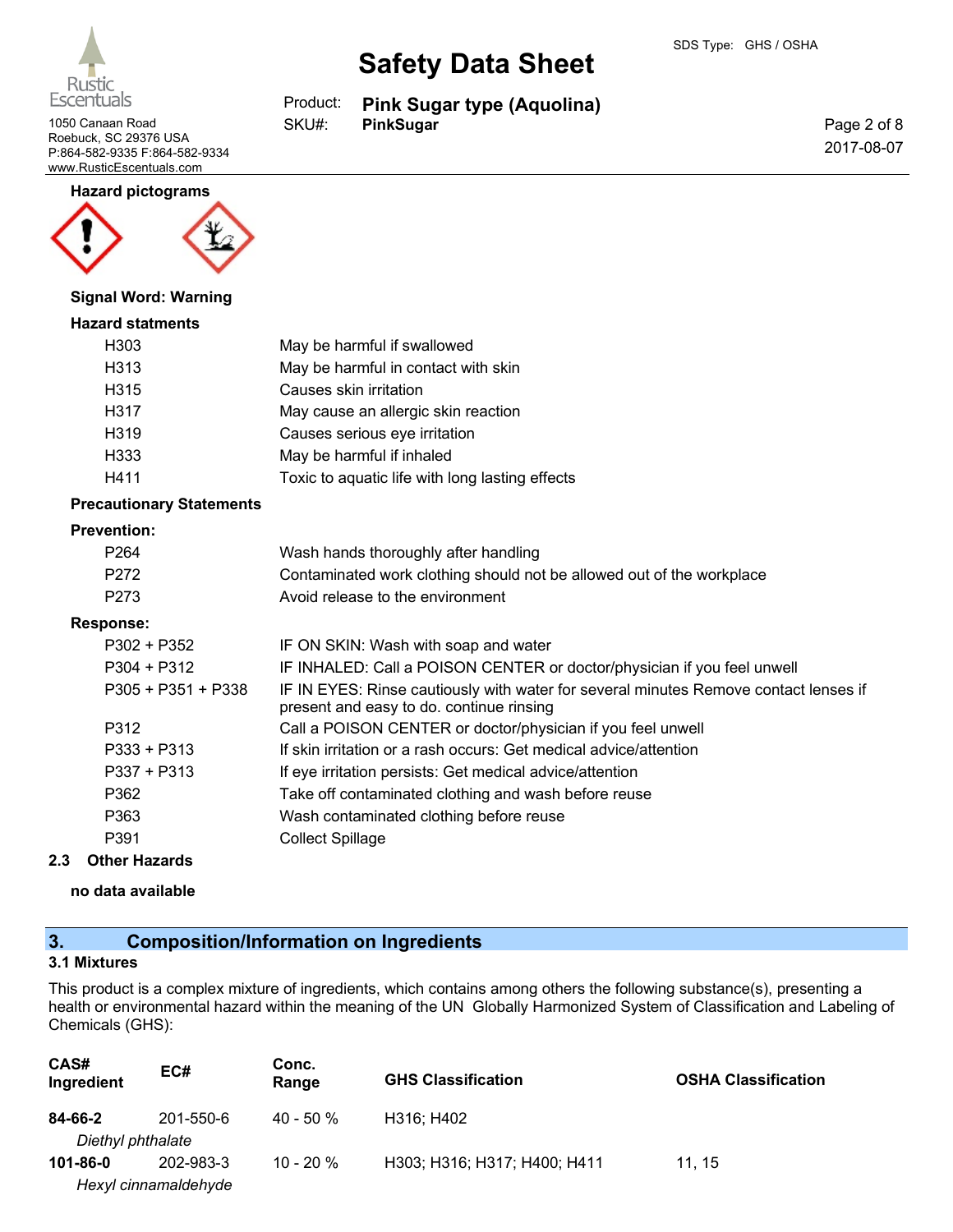

| <b>Escentuals</b>                                                                                      |                                                          | Product:       | <b>Pink Sugar type (Aquolina)</b>   |                            |
|--------------------------------------------------------------------------------------------------------|----------------------------------------------------------|----------------|-------------------------------------|----------------------------|
| 1050 Canaan Road<br>Roebuck, SC 29376 USA<br>P:864-582-9335 F:864-582-9334<br>www.RusticEscentuals.com |                                                          | SKU#:          | PinkSugar                           | Page 3 of 8<br>2017-08-07  |
| CAS#<br>Ingredient                                                                                     | EC#                                                      | Conc.<br>Range | <b>GHS Classification</b>           | <b>OSHA Classification</b> |
| 1222-05-5                                                                                              | 214-946-9                                                | $5 - 10%$      | H316; H400; H410                    | 11, 15                     |
|                                                                                                        | Hexamethylindanopyran                                    |                |                                     |                            |
| 121-32-4                                                                                               | 204-464-7                                                | $5 - 10%$      | H303; H320; H402                    |                            |
| Ethyl vanillin                                                                                         |                                                          |                |                                     |                            |
| 4940-11-8                                                                                              | 225-582-5                                                | $5 - 10%$      | H302                                | $\overline{2}$             |
| Ethyl maltol                                                                                           |                                                          |                |                                     |                            |
| 105-95-3                                                                                               | 203-347-8                                                | $2 - 5%$       | H401                                | 11, 15                     |
|                                                                                                        | Ethylene brassylate                                      |                |                                     |                            |
| 115-95-7                                                                                               | 204-116-4                                                | $2 - 5%$       | H227; H315; H319; H402              |                            |
| Linalyl acetate                                                                                        |                                                          |                |                                     |                            |
| 80-54-6                                                                                                | 201-289-8                                                | $2 - 5%$       | H227; H302; H315; H317; H361; H401; | 11, 15, 26, 28, 3, 31, 39  |
|                                                                                                        | <b>Butylphenyl Methylpropional</b>                       |                | H411                                |                            |
| 121-33-5                                                                                               | 204-465-2                                                | $1 - 2%$       | H303; H319                          | 31                         |
| Vanillin                                                                                               |                                                          |                |                                     |                            |
| 10339-55-6                                                                                             | 233-732-6                                                | $1 - 2%$       | H227; H303; H315; H319; H402        | 11, 15                     |
|                                                                                                        | 3,7-Dimethyl-1,6-nonadien-3-ol                           |                |                                     |                            |
| 68917-33-9                                                                                             | 284-515-8                                                | $1 - 2%$       | H226; H304; H315; H400; H410        | 12, 3, 31                  |
|                                                                                                        | Citrus Limon Peel Oil Terpenes                           |                |                                     |                            |
| $91 - 64 - 5$                                                                                          | 202-086-7                                                | $1 - 2%$       | H302; H317; H402                    | 12, 15, 2, 26, 31, 9       |
| Coumarin                                                                                               |                                                          |                |                                     |                            |
| 128-37-0                                                                                               | 204-881-4                                                | $1 - 2%$       | H316; H400; H410                    |                            |
|                                                                                                        | <b>Butylated hydroxytoluene</b>                          |                |                                     |                            |
| 68647-72-3                                                                                             | 232-433-8                                                | $0.1 - 1.0 %$  | H226; H304; H315; H317; H400; H410  | 12, 3, 31                  |
| Limonene                                                                                               |                                                          |                |                                     |                            |
| 78-70-6                                                                                                | 201-134-4                                                | $0.1 - 1.0 %$  | H227; H303; H315; H317; H319; H402  | 12, 26                     |
| Linalool                                                                                               |                                                          |                |                                     |                            |
| 127-91-3                                                                                               | 204-872-5                                                | $0.1 - 1.0 %$  | H226; H304; H315; H317; H400; H410  | 11, 15, 24, 25, 31         |
| ß-Pinene                                                                                               |                                                          |                |                                     |                            |
| 106-02-5                                                                                               | 203-354-6                                                | $0.1 - 1.0 %$  | H316; H317; H411                    |                            |
| Pentadecalactone                                                                                       |                                                          |                |                                     |                            |
| 127-51-5                                                                                               | 204-846-3                                                | $0.1 - 1.0 %$  | H315; H317; H320; H401; H411        | 11, 15, 19, 26, 28, 31     |
|                                                                                                        | a-Isomethyl ionone                                       |                |                                     |                            |
|                                                                                                        | See Section 16 for full text of GHS classification codes |                |                                     |                            |

Total Hydrocarbon Content (% w/w) = 3.04

| $\boldsymbol{4}$<br><b>First Aid Measures</b>   |                                                                                                               |
|-------------------------------------------------|---------------------------------------------------------------------------------------------------------------|
| <b>Description of first aid measures</b><br>4.1 |                                                                                                               |
| Inhalation:                                     | Remove from exposure site to fresh air and keep at rest.<br>Obtain medical advice.                            |
| Eye Exposure:                                   | Flush immediately with water for at least 15 minutes.<br>Contact physician if symptoms persist.               |
| <b>Skin Exposure:</b>                           | Remove contaminated clothes. Wash thoroughly with water (and soap).<br>Contact physician if symptoms persist. |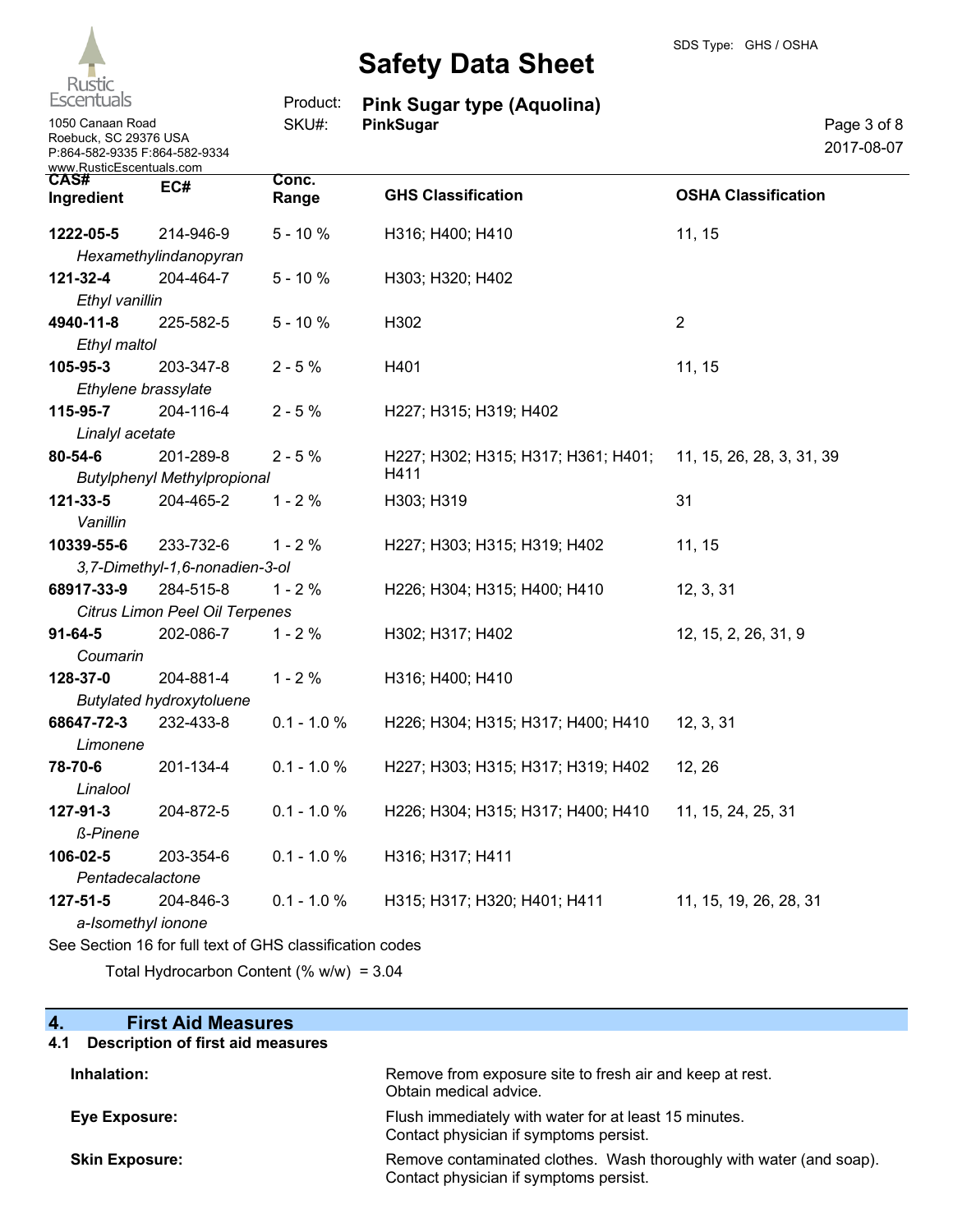

|           | Escentuals                                                                                             | Product: | <b>Pink Sugar type (Aquolina)</b>                                                                                      |                           |
|-----------|--------------------------------------------------------------------------------------------------------|----------|------------------------------------------------------------------------------------------------------------------------|---------------------------|
|           | 1050 Canaan Road<br>Roebuck, SC 29376 USA<br>P:864-582-9335 F:864-582-9334<br>www.RusticEscentuals.com | SKU#:    | PinkSugar                                                                                                              | Page 4 of 8<br>2017-08-07 |
| 4.2       | Ingestion:                                                                                             |          | Rinse mouth with water and obtain medical advice.<br>Most important symptoms and effects, both acute and delayed       |                           |
|           | <b>Symptoms:</b>                                                                                       |          | no data available                                                                                                      |                           |
| 4.3       | <b>Risks:</b>                                                                                          |          | Refer to Section 2.2 "Hazard Statements"<br>Indication of any immediate medical attention and special treatment needed |                           |
|           | Treatment:                                                                                             |          | Refer to Section 2.2 "Response"                                                                                        |                           |
| 5.<br>5.1 | <b>Fire-Fighting measures</b><br><b>Extinguishing media</b>                                            |          |                                                                                                                        |                           |
|           | Suitable:                                                                                              |          | Carbon dioxide (CO2), Dry chemical, Foam                                                                               |                           |
| 5.2       | Unsuitable<br>Special hazards arising from the substance or mixture                                    |          | Do not use a direct water jet on burning material                                                                      |                           |
| 5.3       | <b>During fire fighting:</b><br><b>Advice for firefighters</b>                                         |          | Water may be ineffective                                                                                               |                           |
|           | <b>Further information:</b>                                                                            |          | Standard procedure for chemical fires                                                                                  |                           |

# **6. Accidental Release Measures**

#### **6.1 Personal precautions, protective equipment and emergency procedures**

Avoid inhalation and contact with skin and eyes. A self-contained breathing apparatus is recommended in case of a major spill.

#### **6.2 Environmental precautions**

Keep away from drains, soil, and surface and groundwater.

#### **6.3 Methods and materials for containment and cleaning up**

Clean up spillage promptly. Remove ignition sources. Provide adequate ventilation. Avoid excessive inhalation of vapors. Gross spillages should be contained by use of sand or inert powder and disposed of according to the local regulations.

#### **6.4 Reference to other sections**

Not Applicable

# **7. Handling and Storage**

### **7.1 Precautions for safe handling**

Apply according to good manufacturing and industrial hygiene practices with proper ventilation. Do not drink, eat or smoke while handling. Respect good personal hygiene.

#### **7.2 Conditions for safe storage, including any incompatibilities**

Store in a cool, dry and ventilated area away from heat sources and protected from light in tightly closed original container. Avoid plastic and uncoated metal container. Keep air contact to a minimum.

#### **7.3 Specific end uses**

No information available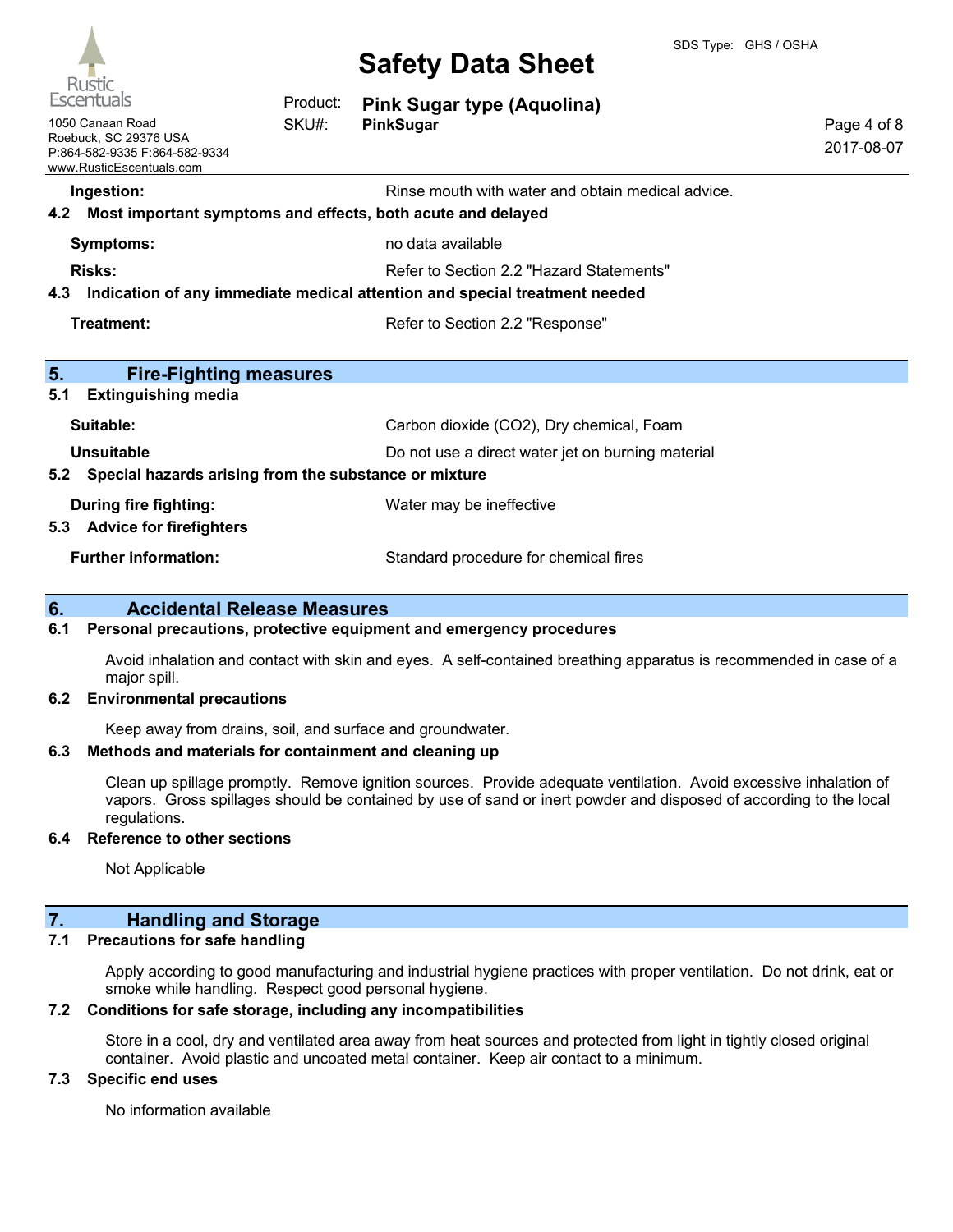

**Pink Sugar type (Aquolina)** Product: SKU#:

1050 Canaan Road **PinkSugar PinkSugar** Roebuck, SC 29376 USA P:864-582-9335 F:864-582-9334 www.RusticEscentuals.com

Page 5 of 8 2017-08-07

# **8. Exposure Controls/Personal Protection**

# **8.1 Control parameters Exposure Limits:**

| Component                    |                   |                                                                                                                                          | <b>ACGIH</b><br>TWA ppm | ACGIH | OSHA | <b>OSHA</b><br>STEL ppm TWA ppm STEL ppm |
|------------------------------|-------------------|------------------------------------------------------------------------------------------------------------------------------------------|-------------------------|-------|------|------------------------------------------|
| 84-66-2                      | Diethyl phthalate |                                                                                                                                          | 5                       |       |      |                                          |
| 128-37-0                     |                   | <b>Butylated hydroxytoluene</b>                                                                                                          | 2                       |       |      |                                          |
| $127 - 91 - 3$               | ß-Pinene          |                                                                                                                                          | 20                      |       |      |                                          |
| <b>Engineering Controls:</b> |                   | Use local exhaust as needed.<br>8.2 Exposure controls - Personal protective equipment                                                    |                         |       |      |                                          |
| Eye protection:              |                   | Tightly sealed goggles, face shield, or safety glasses with brow guards and side shields, etc.<br>as may be appropriate for the exposure |                         |       |      |                                          |

| Avoid excessive inhalation of concentrated vapors. Apply local ventilation where appropriate. |
|-----------------------------------------------------------------------------------------------|
|                                                                                               |

**Skin protection:** Avoid Skin contact. Use chemically resistant gloves as needed.

# **9. Physical and Chemical Properties**

### **9.1 Information on basic physical and chemical properties**

| Appearance:                  | Conforms to Standard     |
|------------------------------|--------------------------|
| Odor:                        | Conforms to Standard     |
| Color:                       | Colorless to Pale Yellow |
| <b>Viscosity:</b>            | Liquid                   |
| <b>Freezing Point:</b>       | Not determined           |
| <b>Boiling Point:</b>        | Not determined           |
| <b>Melting Point:</b>        | Not determined           |
| <b>Flashpoint (CCCFP):</b>   | >200 F (93.33 C)         |
| <b>Auto flammability:</b>    | Not determined           |
| <b>Explosive Properties:</b> | None Expected            |
| <b>Oxidizing properties:</b> | None Expected            |
| Vapor Pressure (mmHg@20 C):  | 0.0392                   |
| %VOC:                        | 3.1114                   |
| Specific Gravity @ 25 C:     | 1.0590                   |
| Density @ 25 C:              | 1.0560                   |
| Refractive Index @ 20 C:     | 1.5170                   |
| Soluble in:                  | Oil                      |

# **10. Stability and Reactivity**

**10.1 Reactivity** None **10.2 Chemical stability** Stable **10.3 Possibility of hazardous reactions** None known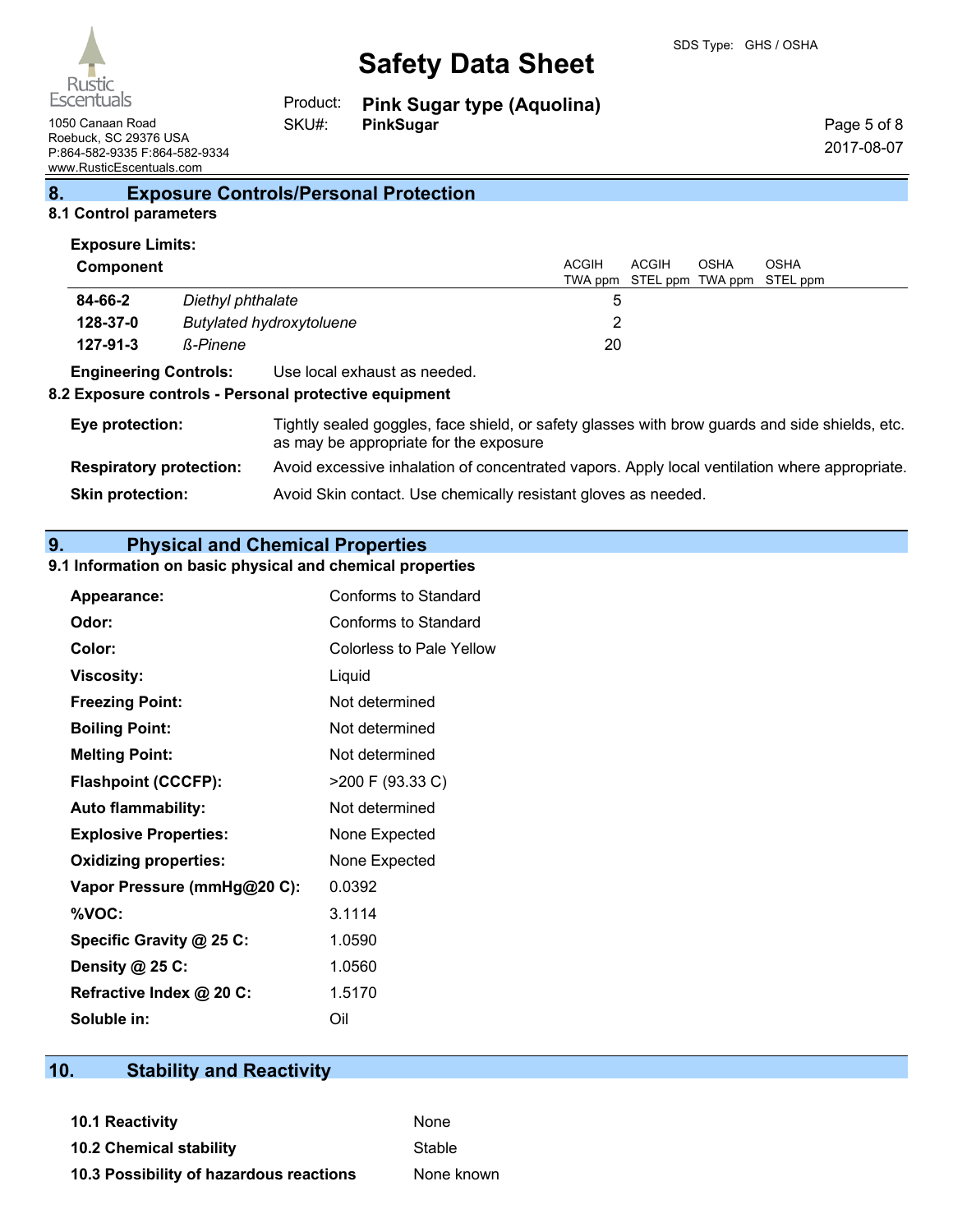

1050 Canaan Road Roebuck, SC 29376 USA P:864-582-9335 F:864-582-9334 www.RusticEscentuals.com

# **Safety Data Sheet**

| Product: | <b>Pink Sugar type (Aquolina)</b> |
|----------|-----------------------------------|
| SKU#:    | PinkSugar                         |

Page 6 of 8 2017-08-07

# **10.4 Conditions to avoid** None known **10.5 Incompatible materials** Strong oxidizing agents, strong acids, and alkalis

**10.6 Hazardous decomposition products** None known

# **11. Toxicological Information**

# **11.1 Toxicological Effects**

|  |  |  |  | Acute Toxicity Estimates (ATEs) based on the individual Ingredient Toxicity Data utilizing the "Additivity Formula" |
|--|--|--|--|---------------------------------------------------------------------------------------------------------------------|
|--|--|--|--|---------------------------------------------------------------------------------------------------------------------|

| Acute toxicity - Oral - (Rat) mg/kg                | (LD50: 3,558.72) May be harmful if swallowed             |
|----------------------------------------------------|----------------------------------------------------------|
| Acute toxicity - Dermal - (Rabbit) mg/kg           | (LD50: 4,444.44) May be harmful in contact with skin     |
| Acute toxicity - Inhalation - (Rat) mg/L/4hr       | (LC50: 25.46) May be harmful if inhaled                  |
| <b>Skin corrosion / irritation</b>                 | Causes skin irritation                                   |
| Serious eye damage / irritation                    | Causes serious eye irritation                            |
| <b>Respiratory sensitization</b>                   | Not classified - the classification criteria are not met |
| <b>Skin sensitization</b>                          | May cause an allergic skin reaction                      |
| <b>Germ cell mutagenicity</b>                      | Not classified - the classification criteria are not met |
| Carcinogenicity                                    | Not classified - the classification criteria are not met |
| <b>Reproductive toxicity</b>                       | Not classified - the classification criteria are not met |
| Specific target organ toxicity - single exposure   | Not classified - the classification criteria are not met |
| Specific target organ toxicity - repeated exposure | Not classified - the classification criteria are not met |
| <b>Aspiration hazard</b>                           | Not classified - the classification criteria are not met |
|                                                    |                                                          |

# **12. Ecological Information**

| <b>12.1 Toxicity</b>               |                                                          |
|------------------------------------|----------------------------------------------------------|
| <b>Acute acquatic toxicity</b>     | Not classified - the classification criteria are not met |
| <b>Chronic acquatic toxicity</b>   | Toxic to aquatic life with long lasting effects          |
| <b>Toxicity Data on soil</b>       | no data available                                        |
| <b>Toxicity on other organisms</b> | no data available                                        |
| 12.2 Persistence and degradability | no data available                                        |
| 12.3 Bioaccumulative potential     | no data available                                        |
| 12.4 Mobility in soil              | no data available                                        |
| 12.5 Other adverse effects         | no data available                                        |
|                                    |                                                          |

# **13. Disposal Conditions**

#### **13.1 Waste treatment methods**

Do not allow product to reach sewage systems. Dispose of in accordance with all local and national regulations. Send to a licensed waste management company.The product should not be allowed to enter drains, water courses or the soil. Do not contaminate ponds, waterways or ditches with chemical or used container.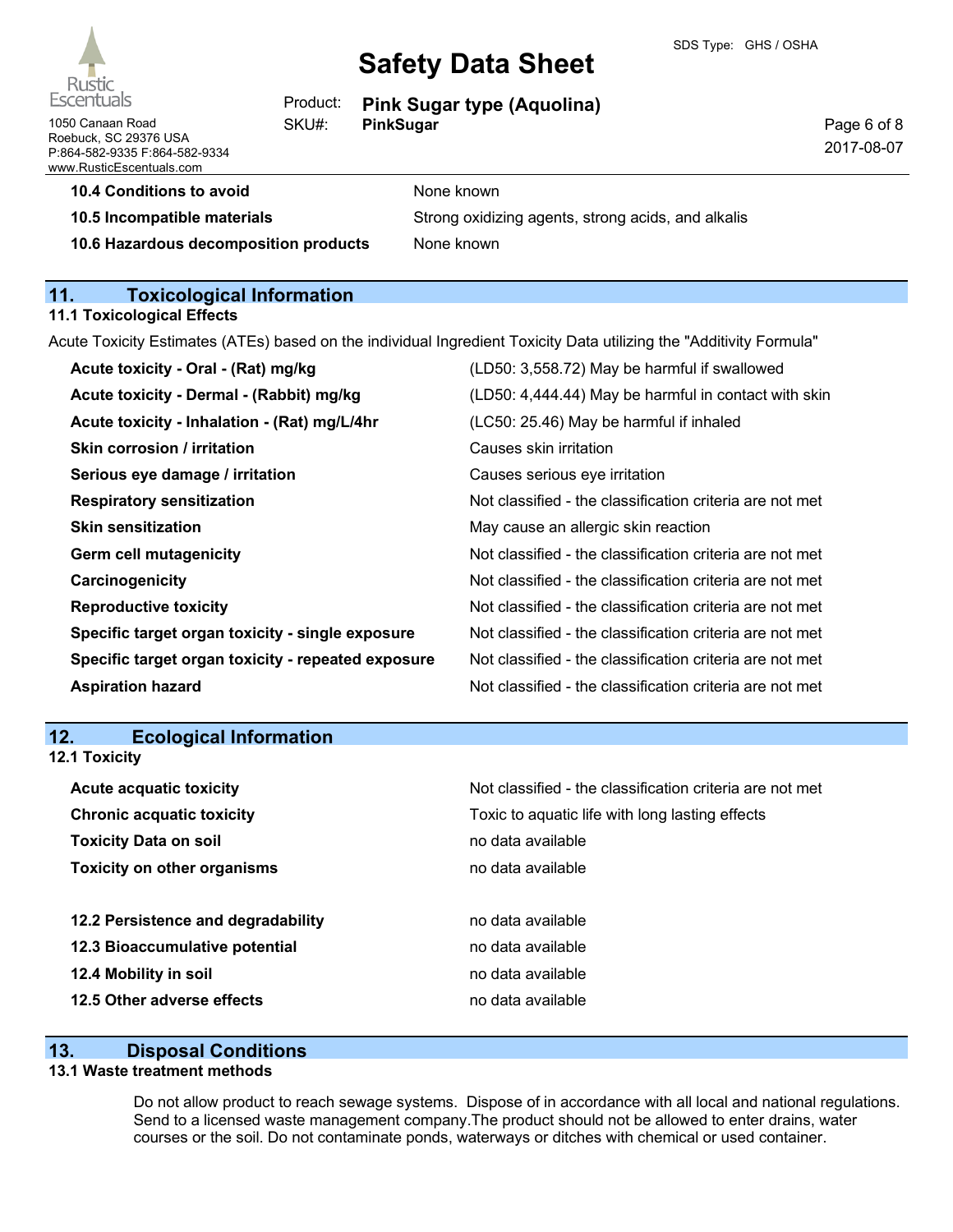

|       | Product: Pink Sugar type (Aquolina) |
|-------|-------------------------------------|
| SKU#: | PinkSugar                           |

Page 7 of 8 2017-08-07

1050 Canaan Road Roebuck, SC 29376 USA P:864-582-9335 F:864-582-9334 www.RusticEscentuals.com

# **14. Transport Information**

| <b>Regulator</b><br>U.S. DOT (Non-Bulk)<br>Chemicals NOI<br><b>ADR/RID (International Road/Rail)</b> |            | <b>Class</b> | <b>Pack Group</b><br>Not Regulated - Not Dangerous Goods | <b>Sub Risk</b> | UN-nr.        |
|------------------------------------------------------------------------------------------------------|------------|--------------|----------------------------------------------------------|-----------------|---------------|
| <b>Environmentally Hazardous</b><br>Liquid, n.o.s.<br><b>IATA (Air Cargo)</b>                        | Substance. | 9            | Ш                                                        |                 | <b>UN3082</b> |
| <b>Environmentally Hazardous</b><br>Liquid, n.o.s.<br>IMDG (Sea)                                     | Substance. | 9            | Ш                                                        |                 | <b>UN3082</b> |
| <b>Environmentally Hazardous</b><br>Liquid, n.o.s.                                                   | Substance. | 9            | Ш                                                        |                 | UN3082        |

# **15. Regulatory Information**

**U.S. Federal Regulations:**

| <b>TSCA (Toxic Substance Control Act):</b> |                           |                                   | All components of the substance/mixture are listed or exempt |  |
|--------------------------------------------|---------------------------|-----------------------------------|--------------------------------------------------------------|--|
| 40 CFR(EPCRA, SARA, CERCLA and CAA)        |                           |                                   | This product contains the following components:              |  |
| 84-66-2                                    | $201 - 550 - 6$ 40 - 50 % |                                   | Diethyl phthalate                                            |  |
| <b>U.S. State Regulations:</b>             |                           |                                   |                                                              |  |
| <b>California Proposition 65 Warning</b>   |                           |                                   | This product contains the following components:              |  |
|                                            |                           | 123-35-3(NF 204-622-5 0.01 - 0.1% | beta-Myrcene (NFS)                                           |  |
| <b>Canadian Regulations:</b>               |                           |                                   |                                                              |  |
| <b>DSL / NDSL</b>                          |                           |                                   | 100.00% of the components are listed or exempt.              |  |

# **16. Other Information**

### **GHS H-Statements referred to under section 3**

| <b>Total Fractional Values</b>                |                                             |
|-----------------------------------------------|---------------------------------------------|
| (TFV) Risk                                    | (TFV) Risk                                  |
| (1.15) Skin Corrosion/Irritation, Category 2  | (10.90) Sensitization, Skin, Category 1B    |
| (1.49) Eye Damage/Eye Irritation, Category 2A | (5.97) Aquatic Chronic Toxicity, Category 2 |

| Department issuing data sheet:    | <b>Technical Support</b>         |
|-----------------------------------|----------------------------------|
| <b>Department E-mail address:</b> | TechSupport@RusticEscentuals.com |